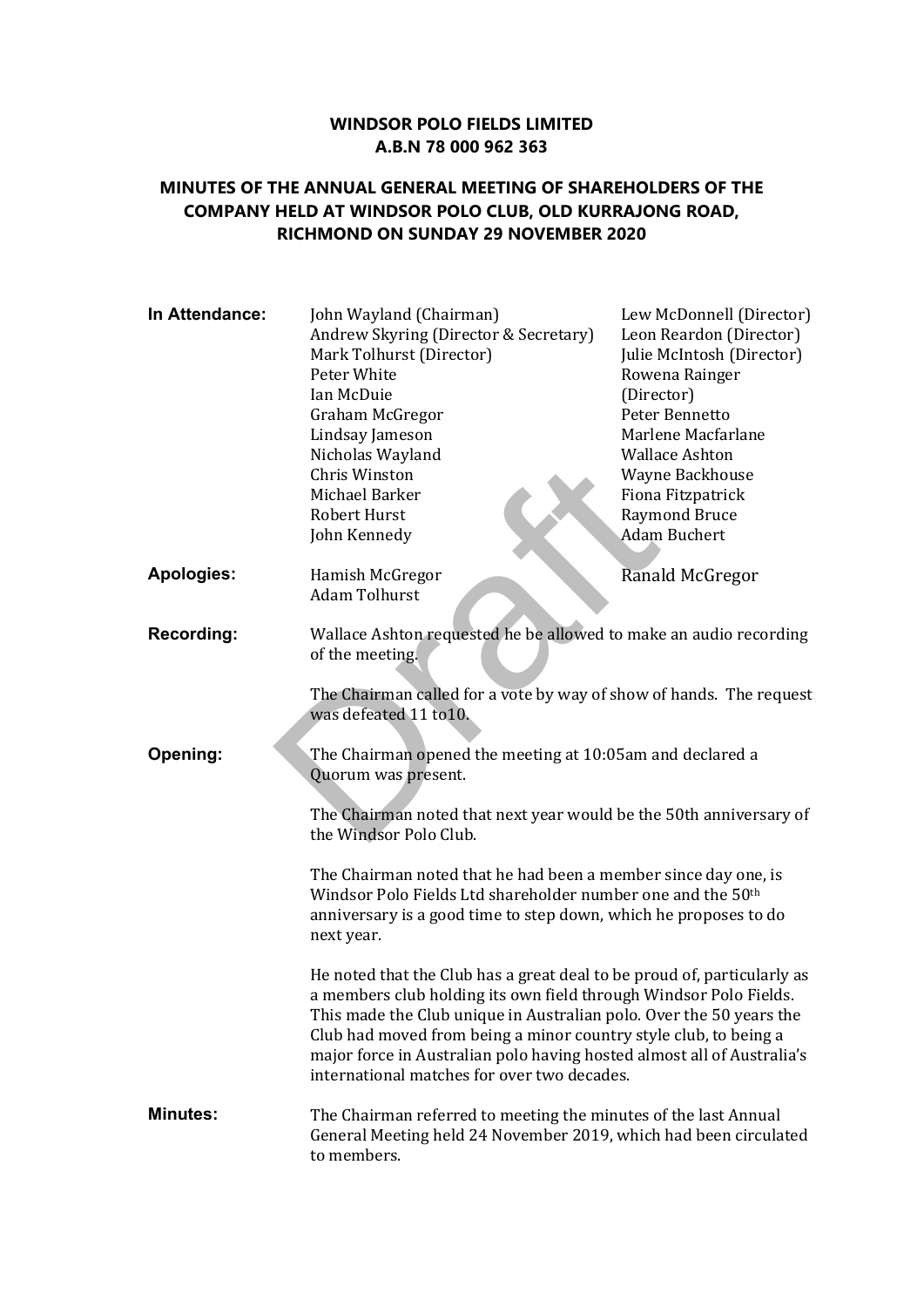In response to a question from the floor regarding the reference to the Club having a blocking vote, Leon Reardon clarified that this was in the context of the total number of shareholders being 50 or less and the Club holding 30 of those.

**Motion**: That the minutes of the meeting of members on 24 November 2019 be adopted.

Moved / Seconded J Wayland / A Skyring

**Decision**: Motion carried on show of hands.

**Financial Statements:** Andrew Skyring presented the company's annual financial statements.

> Chris Winston raised a query in respect of an apparent discrepancy of \$850 in Note 11 to the accounts which showed Share Capital of \$163,350 with 650 shares issued at a value of \$250 each. Mr Skyring undertook to investigate the discrepancy and include a note in the 2021 and subsequent financial statements providing an explanation.

*[Note subsequent to AGM: This matter was clarified by Lindsay Jameson in an email to the Company Secretary on 30.11.2020 advising that the 1990 financial statements for the company included a Note to the Accounts detailing the amount of \$850 was made up of a Forfeited Share Reserve of \$100 and a Share Premium Reserve of \$750. The Forfeited Share Reserve related to Glynn Lawry not proceeding with his unpaid instalment. The Share Premium Reserve related to the allotment of three shares by the Company; two in FY1989 and one in FY1990.)* \$163,350 with 650 shares issued at a value of \$2<br>undertook to investigate the discrepancy and in<br>2021 and subsequent financial statements provi<br>[Note subsequent to AGM: This matter was cla<br>Jameson in an email to the Compan

A discussion regarding the allocation of new shares ensued. Mr Skyring explained that while the accounts have not reflected a change in the number of issued shares for many years, a recent reconciliation showed that at the date of the meeting, the number of shareholders was 720.

Mr Reardon explained the process that applied to the allocation of shares to new playing members of Windsor Polo Club. In particular that such members pay a Joining Fee to the Club of \$1,500, which includes a Life Membership and one share in Windsor Polo Fields Ltd. The Joining Fee is allocated to the Joining Fee Reserve by the Club in its accounts. The Reserve is used to pay for capital improvements on the Company's property – it does not form part of Club revenue.

Mr Jameson explained that during the 1990's when he was administering the share register of the Company, new playing members were allocated shares that had been bequeathed to the Club – no new shares were issued.

Mr Reardon explained that more recently, that process had been discontinued and the process that has prevailed since has been for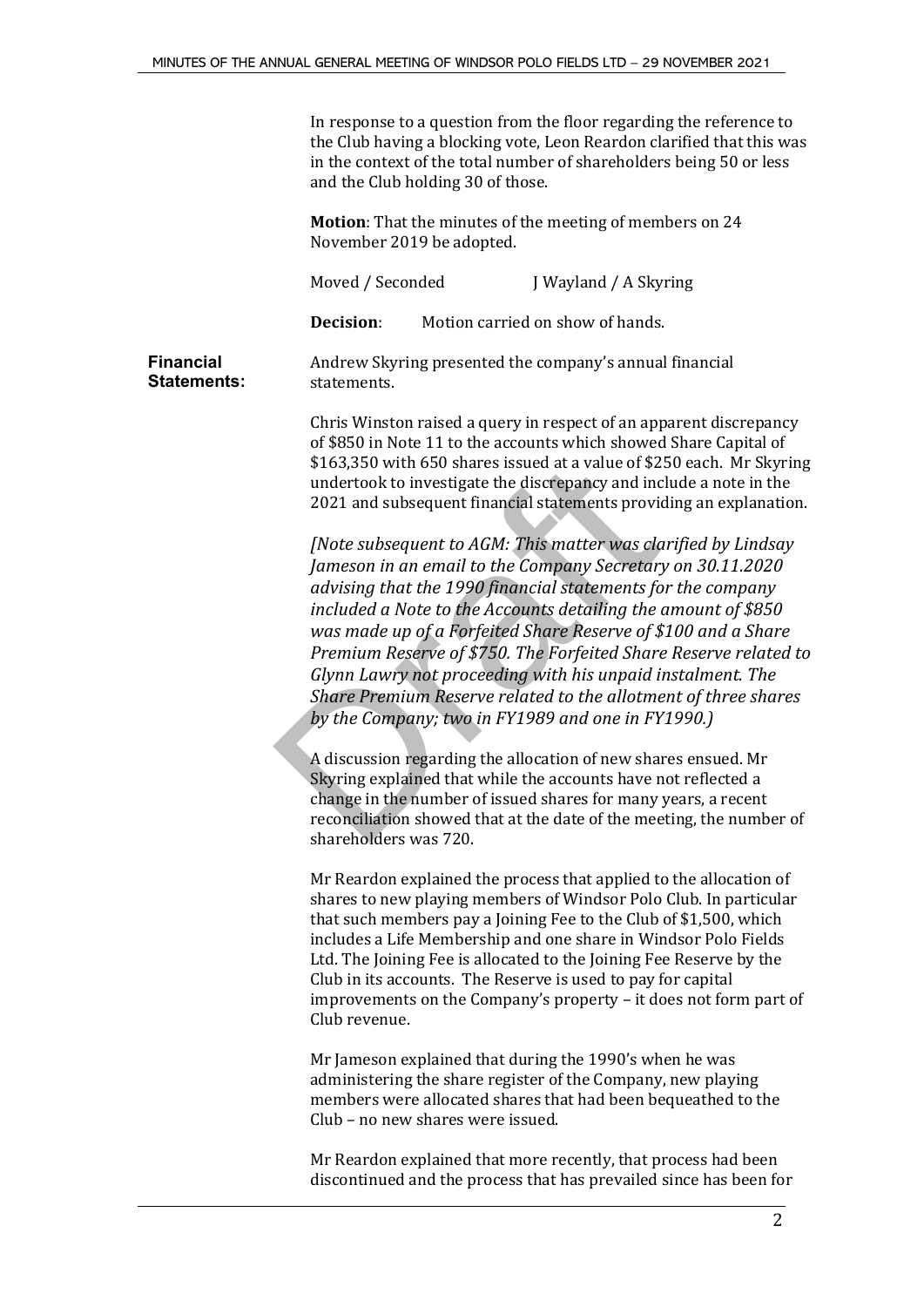new shares to be issued to members with the cost of such shares charged to the Club, with that obligation being met from the Club's Joining Fee Reserve.

*(Note subsequent to the AGM: The 1990 financial statements show at Note 10 that in 1989 Issued Shares were 649. During 1990 this was increased to 650. There had been no increase in the number of Issued Shares recorded in the Company accounts since. This was corrected in December 2020 when a reconciliation of issued shares confirmed that the number should be increased to 720 and ASIC was notified accordingly by the Company Secretary. The cost of such shares has been reconciled with the Club in accordance with the policy explained in the meeting.)*

Mr McDuie & Mr Jameson enquired as to when the Company increased its Authorised Capital.

This was addressed by Mr Barker who explained that the Corporations Act of 2001 did away with the concept of Authorised Capital.

*[Note subsequent to the AGM: The 1990 financial statements of the Company provided by Mr Lindsay Jameson above disclosed Authorised Capital of 800 Ordinary Shares of \$250 each]*

Mr Bennetto called for a reconciliation of the Company's share register and for the motion to adopt the accounts to be deferred until the reconciliation was complete. He called for the Company and Mr Ashton to act co-operatively. Mr Skyring replied that a full reconciliation was underway. This was addressed by Mr Barker who explained<br>Corporations Act of 2001 did away with the cone<br>Capital.<br>
[Note subsequent to the AGM: The 1990 financial<br>
Company provided by Mr Lindsay Jameson above<br>
Capital of 800 Ordinary

Mr Ashton stated that the issues cast doubt on the competence of Directors of Windsor Polo Fields and Committee of the Windsor Polo Club and called for the appointment of professional managers.

Mr Ashton offered to appoint a firm to carry out the reconciliation at his expense, under his direction.

The Chairman thanked Mr Ashton and undertook to look into the proposal after the meeting so that the Board could consider it with the full facts at hand.

Ms Macfarlane expressed concern that shareholders without current contact details had not received notices. Mr Reardon explained that all shareholders who had provided the Company with current contact details had been provided with the appropriate notices on time. He went on to explain that the Corporations Act places no obligation on the Company to "track down" shareholders. The Act makes it clear it is the responsibility of the shareholder to keep the Company informed. He added that notwithstanding the Company was under no obligation, over the years, individuals including Mr Jameson and Mrs Wayland hand gone to considerable lengths to find shareholders and keep the register as accurate as possible.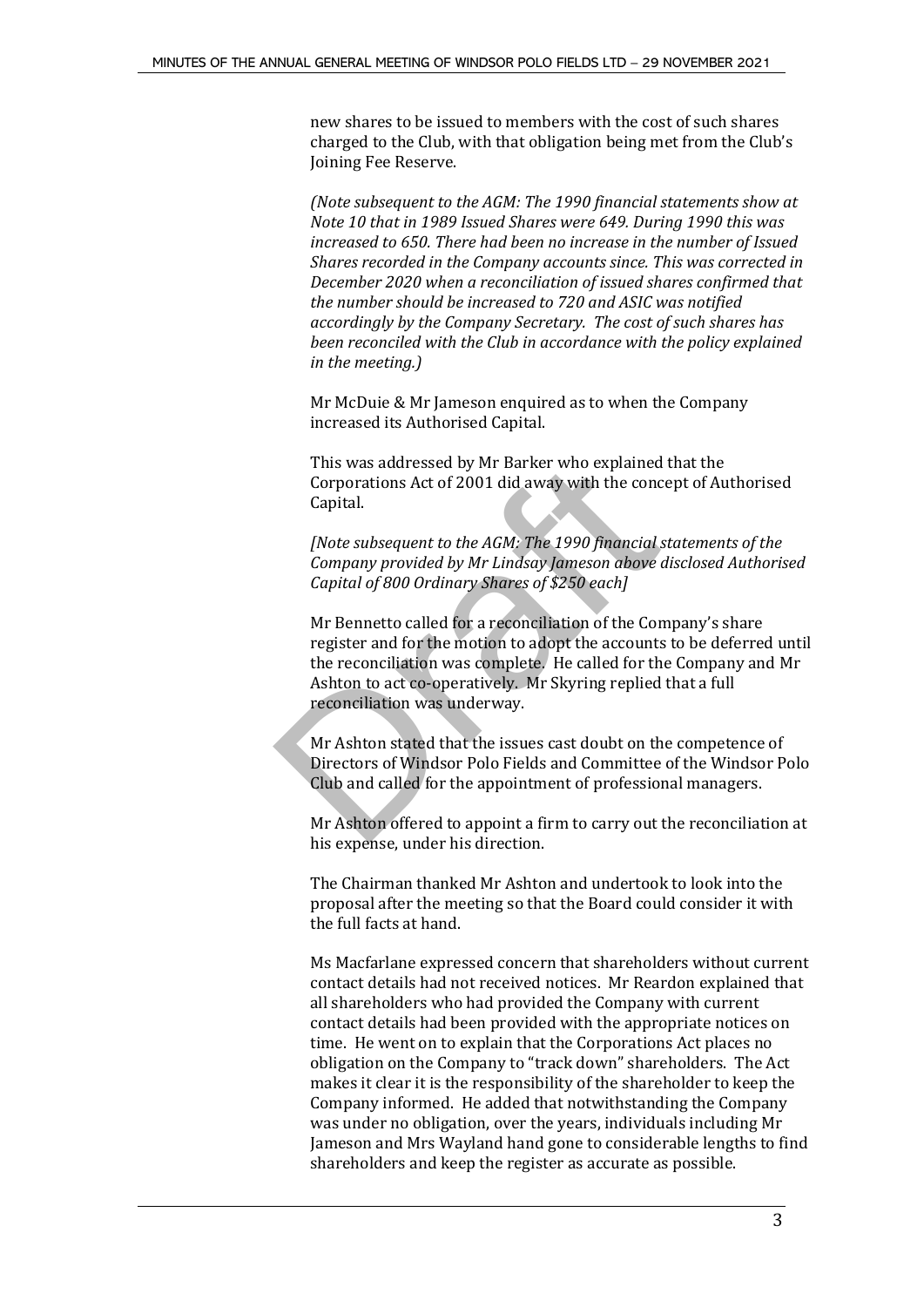Mr Ashton informed the meeting that he had contact details for a number of members that were shown on the register as having no current known address.

The Chairman suggested Mr Ashton provide the details to the Secretary so that the appropriate updates could be made to the register.

Ms Macfarlane expressed the view that the accounts could not be accepted as they were materially incorrect. Mr Skyring replied that the \$850 discrepancy was not considered material. He added that the accounts had been certified to be true and fair by the Company's Independent Auditors.

| <b>Motion:</b> | That the annual financial statements of the Company |
|----------------|-----------------------------------------------------|
|                | be accepted.                                        |

Proposed / Seconded Skyring / Reardon

|                                           | Proposed / Seconded                                                                                                                                                                                                                                  |                                                                                     | Skyring / Reardon                                                                                                                         |  |
|-------------------------------------------|------------------------------------------------------------------------------------------------------------------------------------------------------------------------------------------------------------------------------------------------------|-------------------------------------------------------------------------------------|-------------------------------------------------------------------------------------------------------------------------------------------|--|
|                                           | the Poll.                                                                                                                                                                                                                                            |                                                                                     | In view of the number of proxies, the Chairman called a Poll with G.<br>McGregor and M Barker appointed to scrutinize proxies and conduct |  |
|                                           | <b>Poll Result:</b>                                                                                                                                                                                                                                  |                                                                                     | 77 For / 6 Against                                                                                                                        |  |
|                                           | Decision:                                                                                                                                                                                                                                            |                                                                                     | Motion Carried.                                                                                                                           |  |
|                                           | <b>Objection Notation Requested:</b>                                                                                                                                                                                                                 |                                                                                     | W Backhouse                                                                                                                               |  |
| <b>Appointment of</b><br><b>Auditors:</b> | <b>Motion:</b>                                                                                                                                                                                                                                       | That William Tomiczek & Assoc be appointed to<br>continue as the Company's Auditor. |                                                                                                                                           |  |
|                                           | Proposed / Seconded                                                                                                                                                                                                                                  |                                                                                     | Wayland / Ranger                                                                                                                          |  |
|                                           | Decision:                                                                                                                                                                                                                                            |                                                                                     | Motion carried on show of hands                                                                                                           |  |
|                                           | Mr Bennetto requested the Company consider appointing "fresh<br>blood" to the position of Auditor. The Chairman acknowledged the<br>auditor had been in place for some years and undertook to have the<br>Board consider the matter during the year. |                                                                                     |                                                                                                                                           |  |
| <b>Appointment of</b><br>Directors:       | Andrew Skyring assumed Chair.                                                                                                                                                                                                                        |                                                                                     |                                                                                                                                           |  |
|                                           | <b>Motion:</b>                                                                                                                                                                                                                                       | Director.                                                                           | That John Wayland be re-appointed as a                                                                                                    |  |
|                                           | Proposed / Seconded Skyring / Reardon                                                                                                                                                                                                                |                                                                                     |                                                                                                                                           |  |
|                                           | Decision:                                                                                                                                                                                                                                            |                                                                                     | Motion carried on show of hands                                                                                                           |  |
|                                           | John Wayland resumed Chair.                                                                                                                                                                                                                          |                                                                                     |                                                                                                                                           |  |
|                                           | <b>Motion:</b>                                                                                                                                                                                                                                       |                                                                                     | That Peter White be appointed as a Director.                                                                                              |  |
|                                           |                                                                                                                                                                                                                                                      |                                                                                     |                                                                                                                                           |  |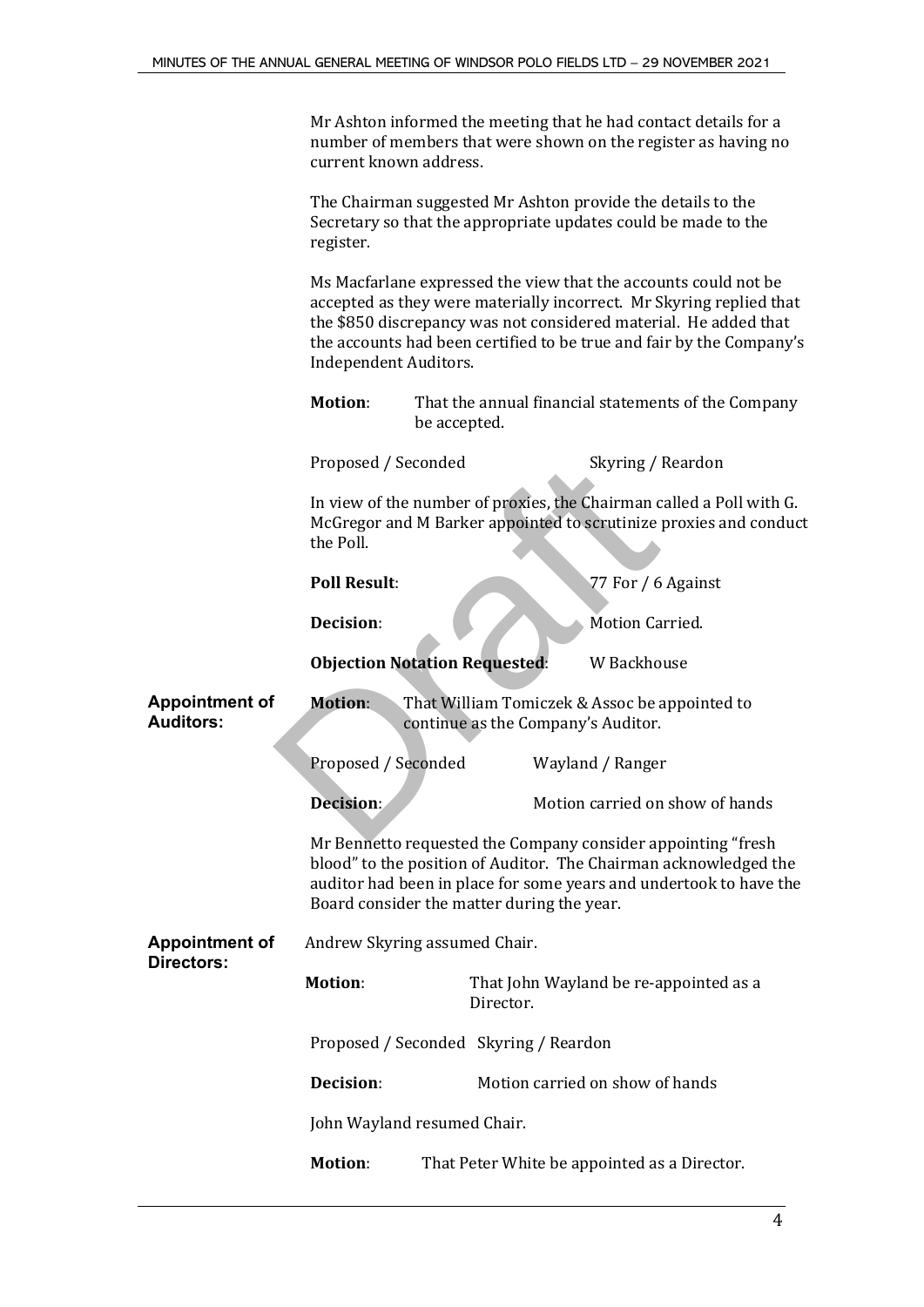|                                                                                           | Proposed / Seconded                                                                                                                                                                                                                                                                                                   |                                          | Wayland / Tolhurst                                                                                                                                                                                                                                                                                                                                                                                                                                                 |
|-------------------------------------------------------------------------------------------|-----------------------------------------------------------------------------------------------------------------------------------------------------------------------------------------------------------------------------------------------------------------------------------------------------------------------|------------------------------------------|--------------------------------------------------------------------------------------------------------------------------------------------------------------------------------------------------------------------------------------------------------------------------------------------------------------------------------------------------------------------------------------------------------------------------------------------------------------------|
|                                                                                           | Decision:                                                                                                                                                                                                                                                                                                             |                                          | Motion carried on show of hands                                                                                                                                                                                                                                                                                                                                                                                                                                    |
|                                                                                           |                                                                                                                                                                                                                                                                                                                       |                                          | Mr Ashton expressed his disappointment that the President of the<br>NSW Polo Association had joined the Board of the Company.                                                                                                                                                                                                                                                                                                                                      |
|                                                                                           | <b>Motion:</b>                                                                                                                                                                                                                                                                                                        |                                          | That Leon Reardon be re-appointed as a Director.                                                                                                                                                                                                                                                                                                                                                                                                                   |
|                                                                                           | Proposed / Seconded                                                                                                                                                                                                                                                                                                   |                                          | McIntosh / Bennetto                                                                                                                                                                                                                                                                                                                                                                                                                                                |
|                                                                                           | Decision:                                                                                                                                                                                                                                                                                                             |                                          | Motion Carried on show of hands                                                                                                                                                                                                                                                                                                                                                                                                                                    |
|                                                                                           | The Chairman noted the resignation of Mark Tolhurst as a director.<br>He expressed the Company's gratitude for the commitment Mark had<br>shown to the Company over the years and the wisdom he was able to<br>display, particularly in regard to plans for improvements and<br>management of the Company's property. |                                          |                                                                                                                                                                                                                                                                                                                                                                                                                                                                    |
| <b>Correspondence:</b>                                                                    | The Chairman tabled a number of letters from Marsdens Law Group<br>acting on behalf of Mr Ashton, alleging various illegalities committed<br>by the Board. The Chairman rejected the allegations.                                                                                                                     |                                          |                                                                                                                                                                                                                                                                                                                                                                                                                                                                    |
|                                                                                           |                                                                                                                                                                                                                                                                                                                       | allegations, should not respond further. | The Chairman advised that the Company had obtained legal advice,<br>the substance of which was that the Company, having rejected the                                                                                                                                                                                                                                                                                                                               |
|                                                                                           | they are.                                                                                                                                                                                                                                                                                                             |                                          | Mr Reardon tabled a copy of an email from Mr Ashton to Marsdens<br>Law Group dated 5 June 2020. He asked Mr Ashton to explain what<br>he meant by the words "set them up as you choose" in relation to the<br>Company's Board of Directors. Mr Ashton said the words are what                                                                                                                                                                                      |
|                                                                                           | possible.                                                                                                                                                                                                                                                                                                             |                                          | The Chairman explained to the meeting that the constant barrage of<br>threatening legal letters had been a distraction for the Board during<br>the year, but that this had not diverted the Board from its main goal<br>of providing the Windsor Polo Club with the best polo facilities                                                                                                                                                                           |
| <b>Conversion of</b><br><b>Company from</b><br><b>Public to Private</b><br><b>Status:</b> |                                                                                                                                                                                                                                                                                                                       | recommended against proceeding.          | The Chairman spoke to the motion shown as item 7 on the Agenda.<br>He explained that following the resolution passed at last years AGM,<br>a working group had been set up to flesh out the proposal. The<br>working group comprised Andrew Skyring, Leon Reardon and<br>Michael Barker. The working group reported to the Board on the<br>steps that would be required to implement the buyback, and the<br>risks associated with the proposal. The working group |
|                                                                                           | previous motion.                                                                                                                                                                                                                                                                                                      |                                          | The Board subsequently adopted the working group's<br>recommendations, and resolved to revert to the next general<br>meeting of shareholders, to seek approval to not proceed with the                                                                                                                                                                                                                                                                             |